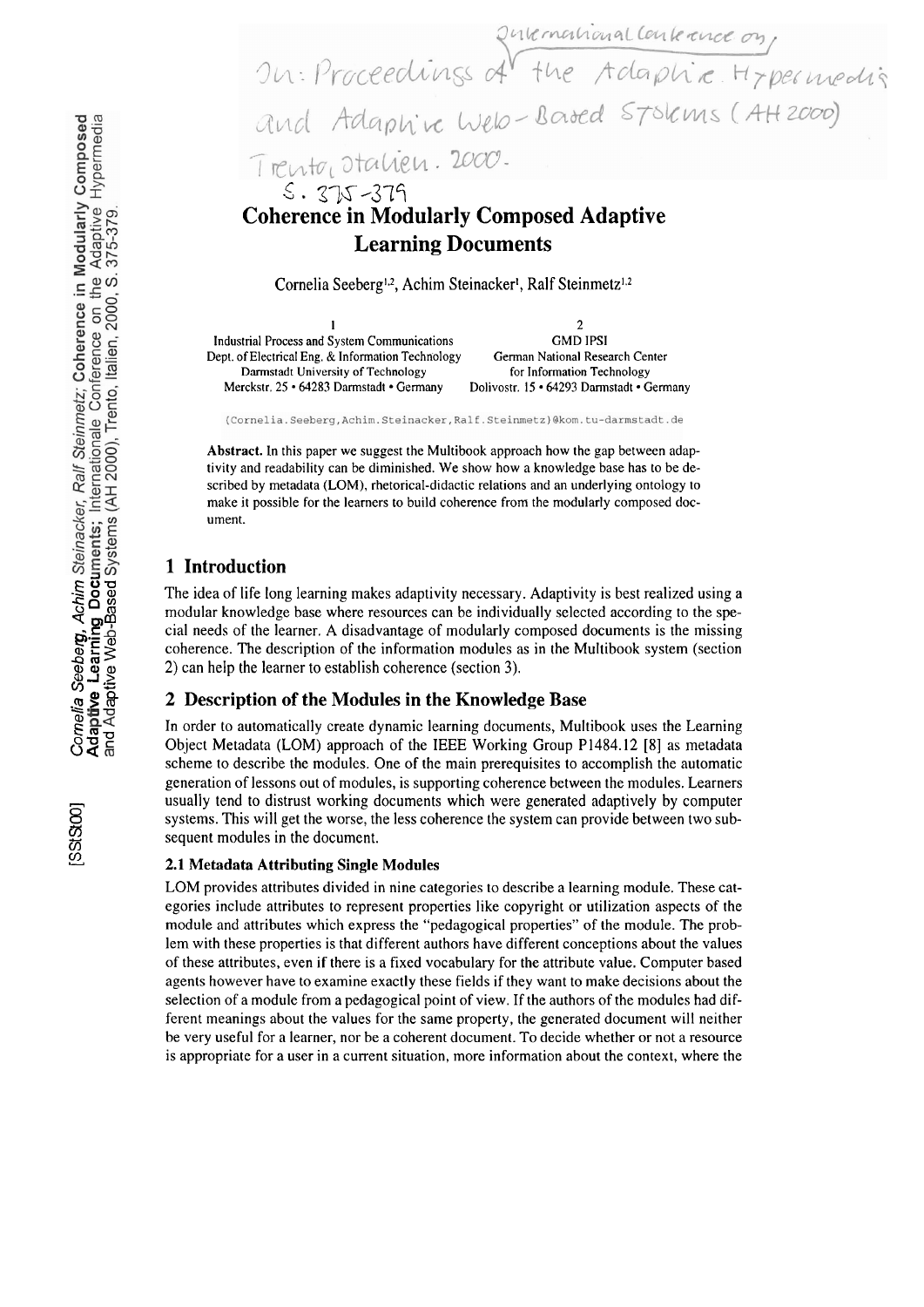resource shall be used, is necessary. Furthermore the system needs more information about the background of the learner and also the criteria of the metadata author, who has tagged the resource. These restricts the effective use of algorithms to calculate values like the level of difficulty of a document to closed systems. Additionally more "pedagogical" metadata about a resource can be collected to generate a coherent document. The main disadvantage of a closed system is obvious. The system is not able to use resources generated and described outside of the system. Furthermore not many authors of learning material are willing to provide enough metadata, because describing a resource with metadata can be a time consuming effort. As soon as material, which was built and tagged outside the system, is considered, the coherence of the generated document decreases. More metadata does not necessarily guarantee a better quality of the generated docuinents. Even if the document was generated of pedagogically fitting modules, the coherence inside the document can still be low. In contrast to metadata schemes used in closed systems, the big advantage of LOM is, that it is very easy to find and (re-)use modular resources generated outside Multibook. As we Want to show in chapter **3,** we believe that it is possible to select appropriate modules described with LOM and some extensions we are using in Multibook, to generate a coherent document for an individual learner.

### **2.2 Relations between Modules**

The second important aspect for generating coherent documents of modular resources is the possibility to express explicit relationships between modules. The proposed values are: {isPanOf. HasPart, IsVersionOf,HasVersion. IsFormatOf,HasForrnat, References IsReferencedBy. IsBasedOn, IsBasisFor, Requires IsRequiredBy)

Unfortunately, the relations mix content-based and conceptual connections between the modules. The fact that a module is referencing another one, is an indication that the modules contain information about the same topic. It is not enough information to decide, if these connected modules can be presented in a certain order. The relations "isPartOf/hasPart" and "isVersionOflhasVersion" can be useful for organizing generated lessons. To generate the lesson itself they are not helpful. The relation "RequireslisRequiredBy" is also inappropriate. If a module completely depends on the existence and accessibility of another module, the approach of independent and reusable learning modules gets completely lost. Modules connected with the relation "isBasedOn/IsBasisFor" have the same problem. If this relation expresses a content based connection between two modules, there is no difference between a "isBasedOn" relation and a "isRequired" one. If someone wants to express the fact that a module is dealing with a concept, which is explained in another module, he or she shouldn't express this fact with connecting two concrete modules or, in other words, representations of the concepts. This kind of connection is independent of the actual modules and should therefore be modeled separately. Multibook uses for this purpose a terminological ontology, where the concepts of the knowledge domain are represented and connected by semantic relations. The modules are connected to the respective concept. Relations between single modules should be restricted to didactic relations. These are for both a computer-based agent and a human learner useful to gain additional, more profound or explaining material. A short characterization of these rhetorical-didactic relations and how they are used to establish coherence is given in the next chapter.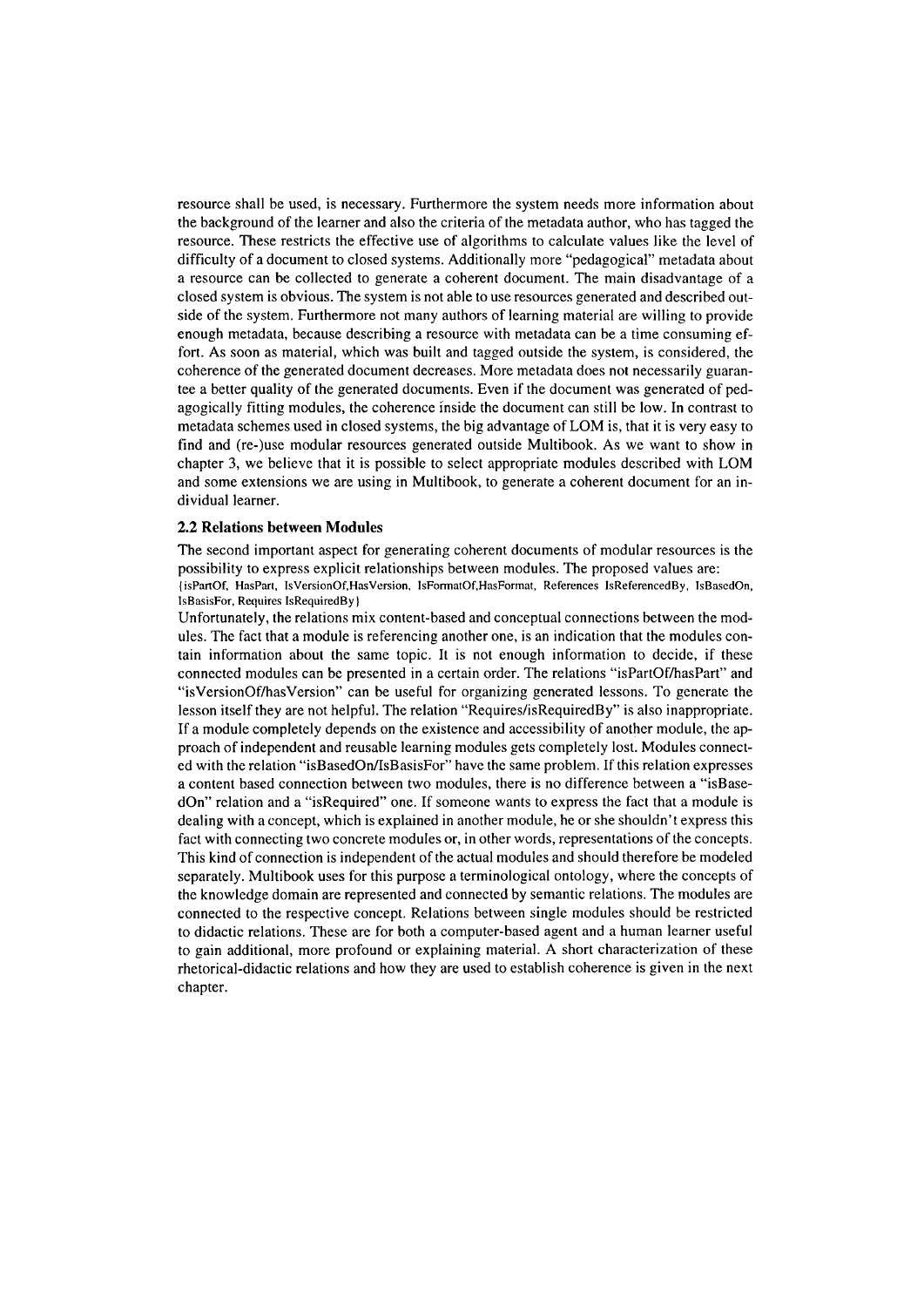# **3 Coherence**

A criterion of a text is coherence. As Kuhlen remarked in [2] there cannot be (and from our point of view should not be) coherence in a hypertext system as such. It is up to the users to create coherence for their individual path through the system. An educational hypertext system should support the learners at this task.

In the following sections we show how this support can be added to learning systems with a modular knowledge base.

# **3.1 Local Coherence**

Traditionally, the authors assume the job of relating two subsequent sentences or paragraphs. The basic tool is the order of the sections. Phrases like "It follows ..." or "Whereas, ..." etc. state the kind of relation between the sections, the second sentences or paragraph is a conclusion resp. a restriction of the first one. By using a consistent vocabulary and a recognizable style, the authors can support the users at following their train of thoughts and hence at building up coherence by themselves.

With a modular knowledge base – probably originated by several authors – none of these instruments is available. In the following sections we show a possibility to add coherence to such a knowledge base.

**Guided Tour.** To re-establish clues for coherence, some systems introduce guided tours, especially for beginnen. A guided tour is one linear path through the material. By following the path, readers are discharged of the decision making whether two modules are connected at all. They can assume that subsequent modules are related. But adaptivity and guided tour is a contradiction in terms. The "one size fits all" approach does not meet the requirements of life long learning with respect to individuality.

The solution we suggest in the project Multibook are individually generated guided tours [6]. Here, no pre-fixed sections of modules are represented to the learners. The lessons are dynamically composed according to the user profile. The information gained from the user profile is matched to the formal description of the knowledge base. For more details see [4]. The learners are able to visit the neighbor modules which are not included in their guided tour. They can get a natural language list in a natural language with the names of links outgoing from the current module. This way, a deviation of length **1** from the selected path is possible.

**Exploiting the Relations.** Any link between two modules represents a relation. Untyped links are not really helpful to develop an understanding of the kind of relation. Typed links are fairly widespread and various. Some systems exploit the traffic light metaphor (See for example [1], [7]).

Based on the Rhetorical Structure Theory by Mann and Thompson **[3]** we have developed a set of relations between modules. We call these relations rhetorical-didactic, examples are "explains" or "deepens" (for a more detailed list see [5]). They can be applied to give clues of coherence. The system adds in the presentation fixed short sentences between two modules according to the relation connecting them. An example of such a sentence is "The following will present deeper aspects." This way, we re-establish the textual clues for coherence. One rhetorical-didactic relation plays an additional role. If a module can be considered as a continuation of another, they can be connected by the relation "continues". It is not necessary that the two modules are deeply semantically related. They may be a continued example: a module being a graphic of an apple might serve as an example for fruit, another module showing a